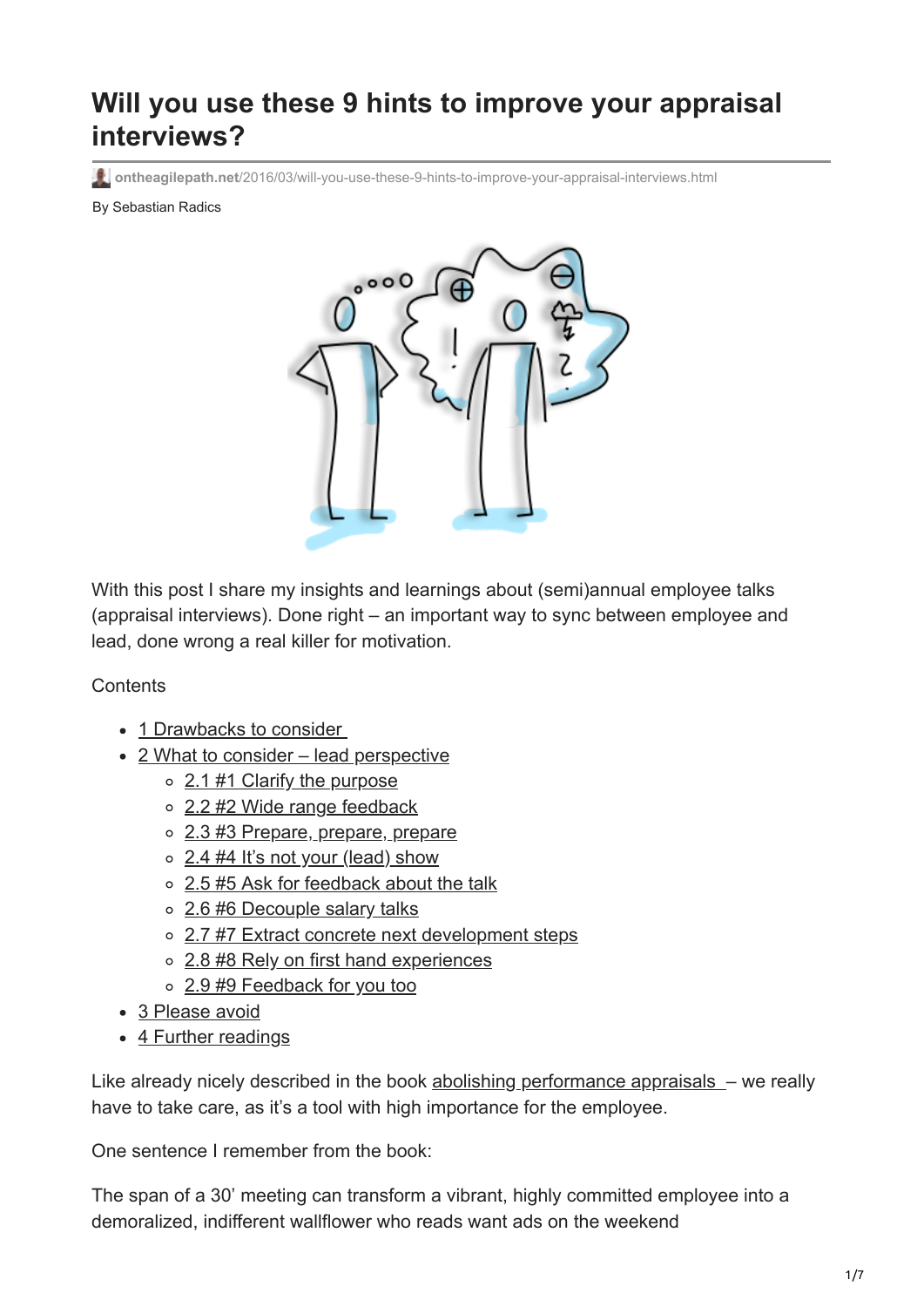<span id="page-1-0"></span>

Do the following drawbacks sound familiar to you when thinking about employee talks (and performance appraisal sessions)?

- A survey of the Society for Human Resources Management found that more than 90% of appraisal systems were not successful
- **most employers expressed overwhelming dissatisfaction** with their performance management systems
- **no evidence that it motivates people or leads to meaningful improvement**
- due to design flaws (inherent) **it produces distorted and unreliable data about the contribution** of employees
- symbol of **parental boss-subordinate relationship**
- characteristic for **patriarchal orgas**
- **boss takes responsibility** for development (through discussion of strength and weaknesses)
- purpose is more about maintaining control means of social control
- **impedes authentic communication and partnering**
- **money on the table** as part of the discussion as a weapon that gets in the way combines compensation with developmental discussion
	- undermines openness and vulnerability that development requires
	- **all what our ears hear is money**
- **another person is involuntarily telling us**
	- about growing our edges
	- where we stand with the institution
	- what stretch goals we'll set
	- and how we're going to be watched in the next year
- **fear**
- **do harm**

we're reminded by our boss that they own us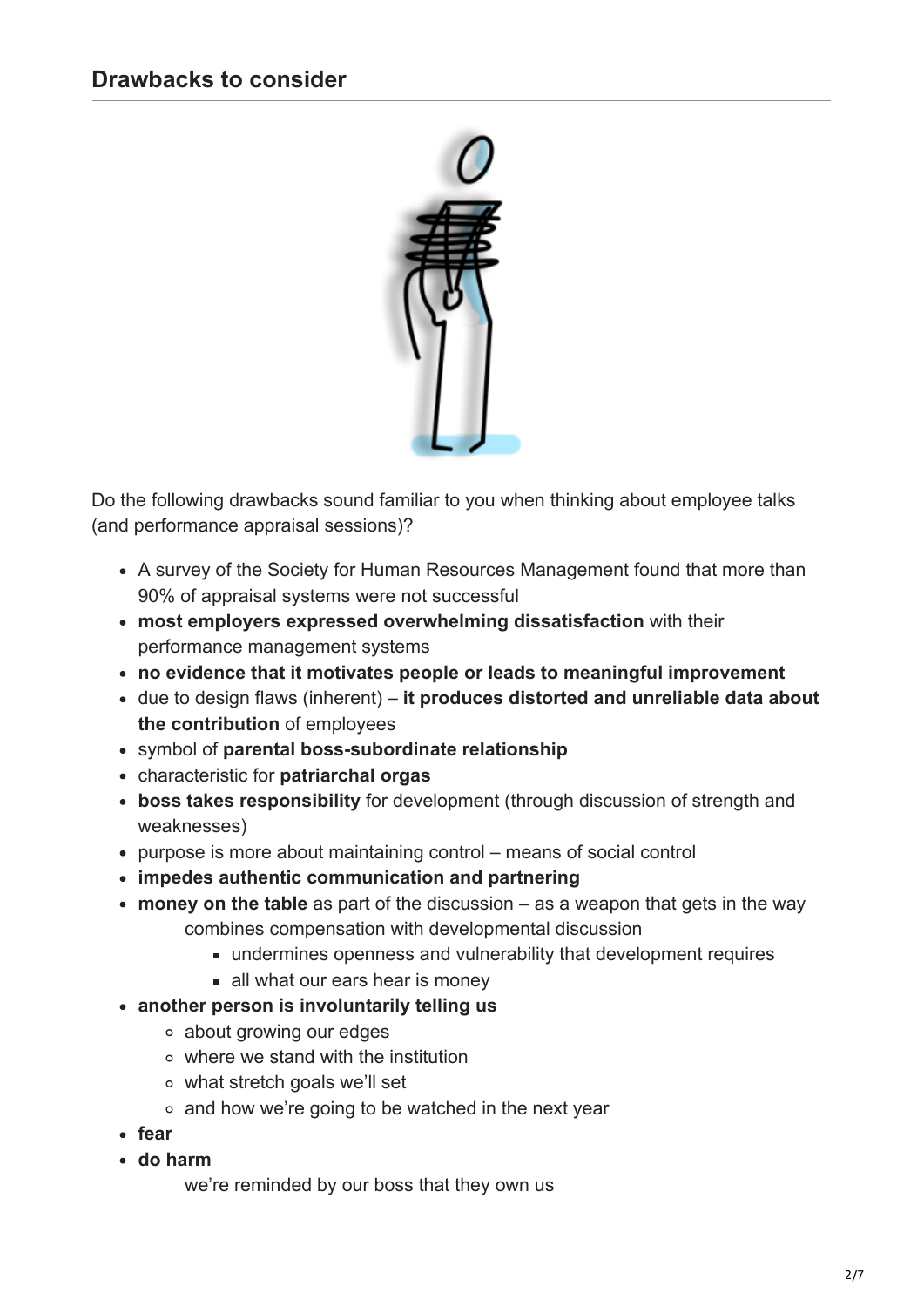- there is no reason to create low trust practices for all that are needed for just a few
- wastes time
- **causes stress**
- **destroys commitment and relationships**
- **people with not the best ratings are preoccupied with the numerical rating** rather than the message – the good conversations they hoped rarely happens (except for those receiving top ratings)
- **HR finds itself policing, refereeing and collecting a lot of paper** that doesn't mean much to most people
- *example: would you use it with your partner*
- **people see that their pay, promotion and favorable status in reality are linked to the opinion of one person** and where they stand with that person at a given moment
- as orgas continue to flatten, **supervisors are burdened with an ever-increasing number of direct reports**
- performance appraisal undermine improvement because of their unintended effects, such as **demoralizing people and rupturing relationships with supervisors.**
- compound the problems of **politics conversations and processes take place that have no meaning** but to play the game
- (except for exceptional ones) **ratings impact is usually negative and counterproductive** to the cause of improving performance

Time to think about better ways to work with it (if necessary at all). Next step – what should we consider for employee talks.

# <span id="page-2-0"></span>**What to consider – lead perspective**

# <span id="page-2-1"></span>**#1 Clarify the purpose**

Clarify the purpose of the talk. Is it about further development, feedback, salary – and is it the best way to achieve that purpose. Make that focus transparent so that everyone can prepare properly. In the book they describe 6 possible topics it tries to cover often. All of them can be distributed to in time and context related situations. For me a longer term outlook and possible steps and an wide range collected feedback combined with an honest feedback for my work remained.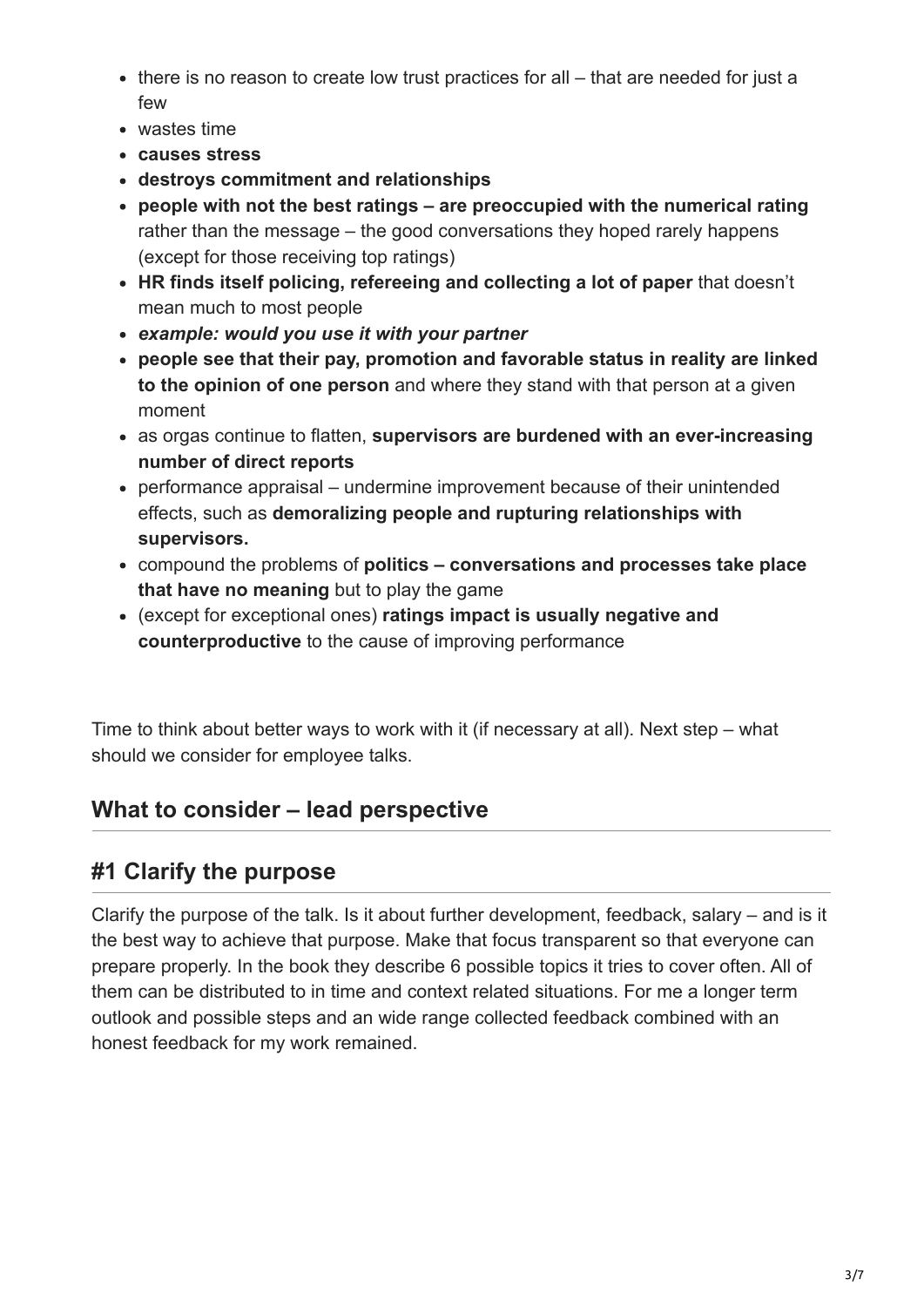

Challenge every part and ask – e.g. using these suggested questions:

- Why do you use employee talks?
- Do they accomplish your intended goals?
- What are their real effects?
- Do you really need it?
- If not, are there alternative ways to accomplish your intended goals?
- What type of working culture do we really want to create? One where managers are responsible for their employees or where everyone through collaborative efforts is accountable for the work to be done?

### <span id="page-3-0"></span>**#2 Wide range feedback**

Feedback should be provided in time, connected with the event to give feedback for. Accumulating and waiting for example one year to provide feedback does not add that much value. Worst case is, that it opens an already solved topic again.

In addition ask yourself – were you really involved in the situation you try to provide feedback for? If not – stop it and let others provide it, who really can refer to a situation. Otherwise you will get challenged by more questions to explain the situation and you have no chance to follow that road.

I use the employee talk mainly to gather and provide **feedback on a wider range.** This time I collected feedback from everyone who worked with a team member – asking 3 simple questions:

- How do you see your working relationship?
- What works really well when working with her?
- What would you wish to be changed when working with her?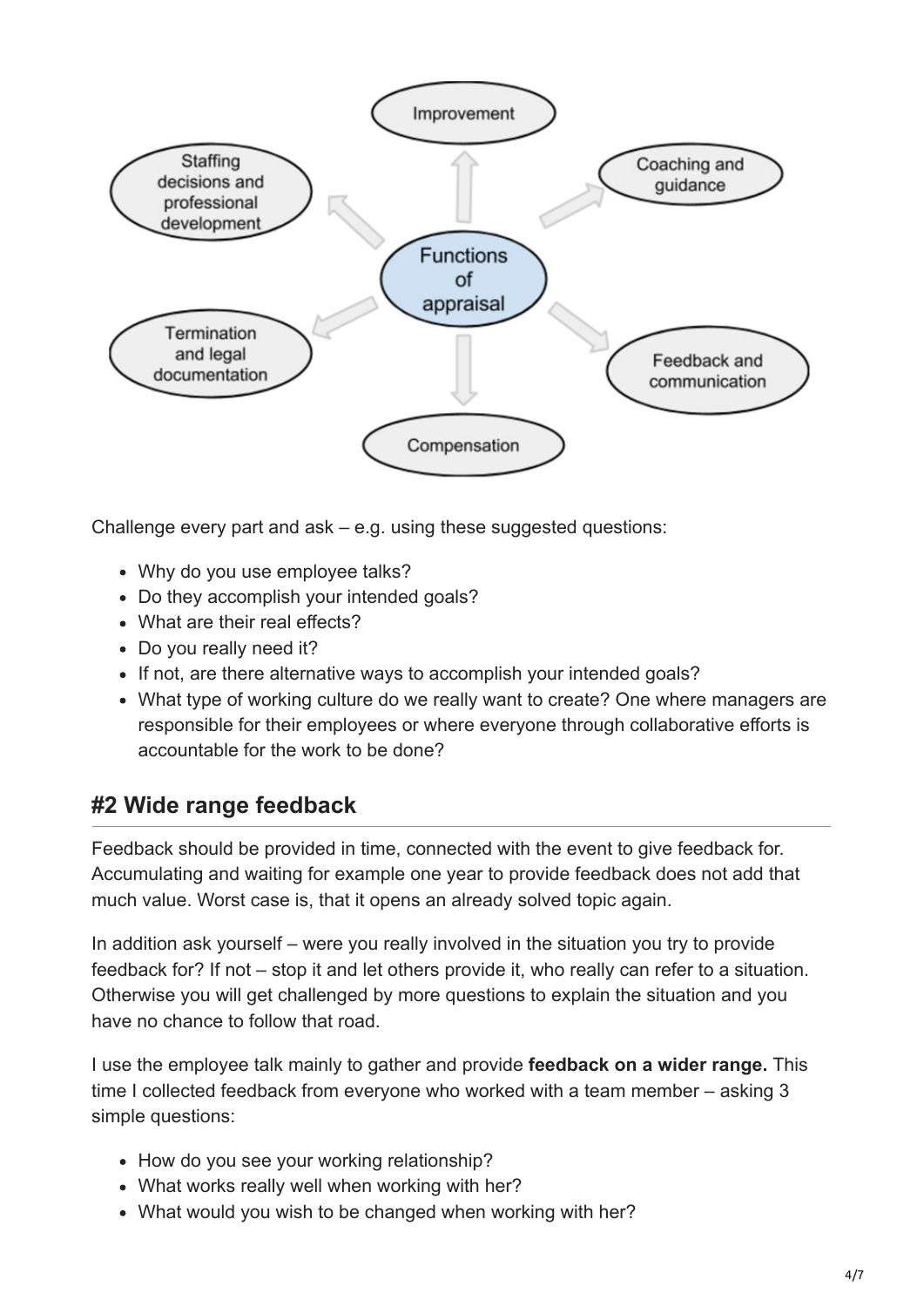All answers where accumulated and neutralized. Every team member got that feedback and it was a really important input for further discussing necessary adjustments.

It took some time to ask and to aggregate the feedback. And I think at max once every 6 months is a good time frame to not annoy people and to really leave time for changes to evolve.

I guess its called 180°…

I must admit, that way of collecting feedback still has some flaws, as it is mainly positively (is that really a flaw) and people take care to not squeal to the boss.

#### <span id="page-4-0"></span>**#3 Prepare, prepare, prepare**

Really be prepared for the talk and plan enough time. I used 90′ for the talk with some space afterwards. To prepare a talk I plan in addition 3 hours. I block that time well in advance and try to have it focussed. It is a leaders service and an really important task.

After the talk I help to summarize it, what takes again 60′. It means nearly a day per talk! An important investment of high value for the employee. She is getting valued and contributions are seen and it is her time!

#### <span id="page-4-1"></span>**#4 It's not your (lead) show**

It is her time – that means to provide space for her to talk about her environment, her team, current topics and challenges. I guess at least 70% is her speaking time and active listening from leadership side is a good orientation (and not the other way around, [overwhelming with bullshit bingo leadership talk\). As a lead – I actively practice active](https://en.wikipedia.org/wiki/Active_listening) listening – especially in that talk.

#### <span id="page-4-2"></span>**#5 Ask for feedback about the talk**

Learn with every employee talk to inspect and adapt and provide an even better one next time. For me a great opportunity to slightly adjust.

#### <span id="page-4-3"></span>**#6 Decouple salary talks**

If possible remove salary discussions from that meeting. It has the tendency to poison it completely as the employee will be focussed on that moment entirely and dysfunctions like dishonest and tuned communication can appear. If possible adjust when market conditions change or significant improvements appeared – in time to the changes and not fixed to special date ranges.

If you can't avoid it, ask for the expectation and explanation for the expected change. Leave yourself time to think about it afterwards. I often got to know the pattern to anchor using a fixed raise suggestion without a negotiation. This was mainly frustrating except extraordinary huge raises.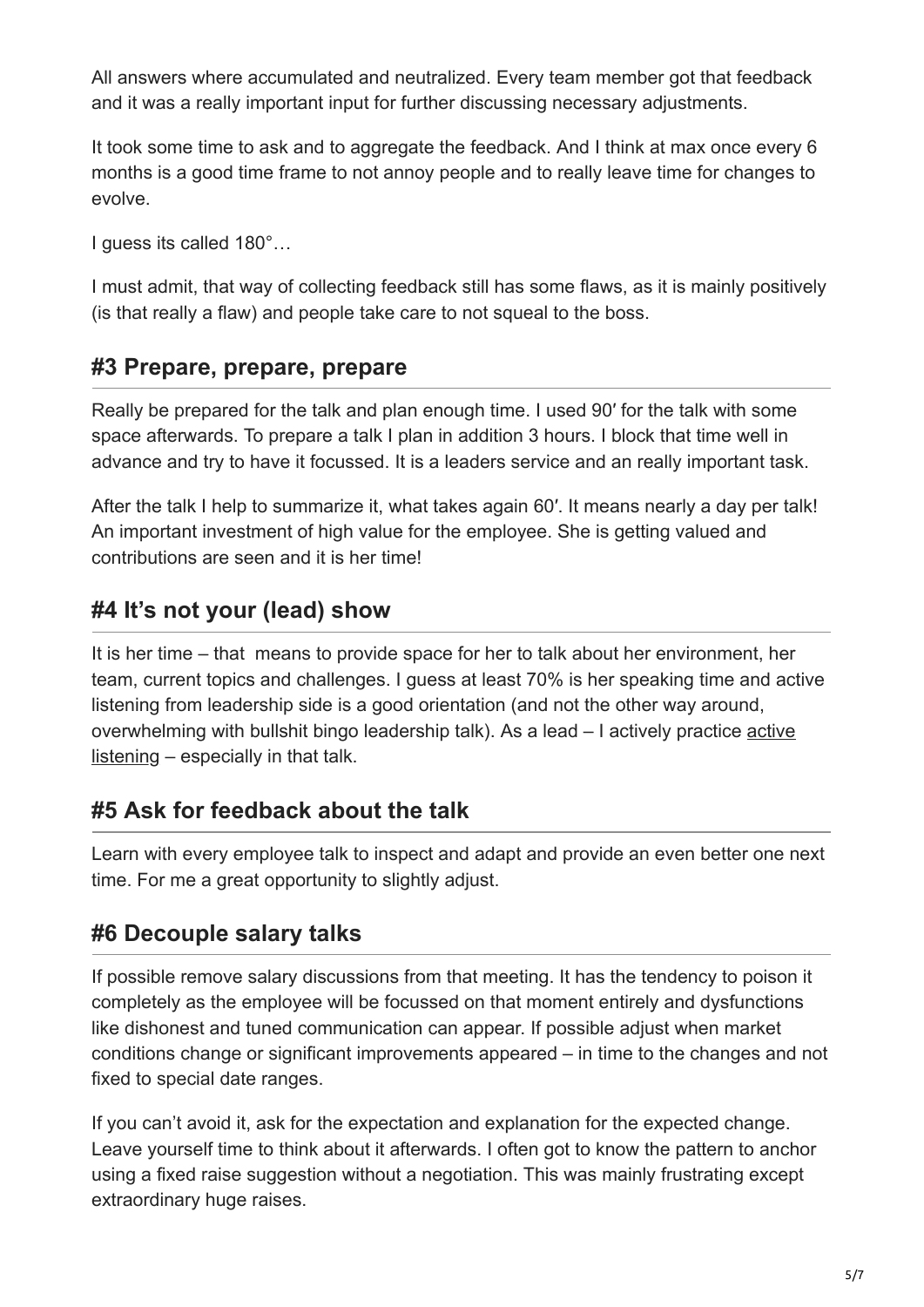### <span id="page-5-0"></span>**#7 Extract concrete next development steps**

During the talk you will discuss a lot and very likely you both will find some areas for further development. Maybe you already made up your mind before. Plan for 2-3 items for the next period. Please consider the context – e.g. existing team goals, current tasks and load. Be careful and better commit to less, than being overloaded and achieving nothing.

Ask whether is fits to the current topics and can really be achieved. Are there ways to combine it with the current work or can something else be removed. Can you help?

### <span id="page-5-1"></span>**#8 Rely on first hand experiences**

Just cite situations you have been involved in and avoid the temptation to interpret. If you don't know details and background – stop talking about it.

#### <span id="page-5-2"></span>**#9 Feedback for you too**

Provide a space to talk about the current work relationship between you and the employee and possible ways to improve it.

Receive and accept (depending on your relationship honest) feedback. Listen and don't judge or start to justify. I know it's difficult.

#### <span id="page-5-3"></span>**Please avoid**



being unprepared and wasting the employees time

- shrinking it to a fast pace session where the employee has no time to express
- misusing it as your show
- performance appraisal and salary domination
- hearsay argumentation and feedback approaches
- mixing the talk with topics that could be addressed much better in time



#### <span id="page-5-4"></span>**Further readings**